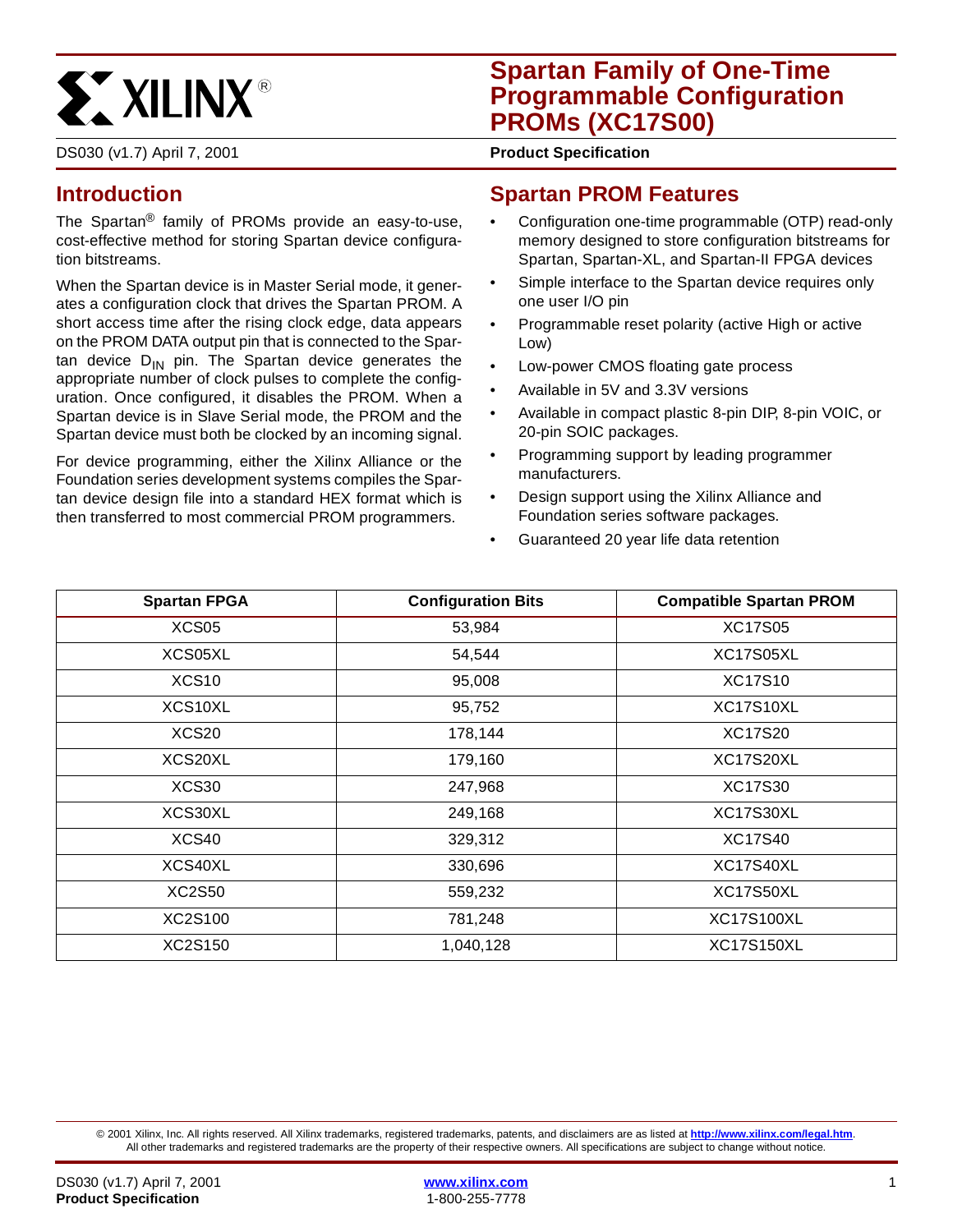### <span id="page-1-0"></span>**Pin Description**

Table 1: **Spartan PROM Pinouts**

|                        | 8-pin<br><b>PDIP</b> and | 20-pin      |                                                                                                                                                                                                                                                                                                                                                                                                                                                                                                                                                                                                                                                                                                                                                                                                                                                                   |
|------------------------|--------------------------|-------------|-------------------------------------------------------------------------------------------------------------------------------------------------------------------------------------------------------------------------------------------------------------------------------------------------------------------------------------------------------------------------------------------------------------------------------------------------------------------------------------------------------------------------------------------------------------------------------------------------------------------------------------------------------------------------------------------------------------------------------------------------------------------------------------------------------------------------------------------------------------------|
| <b>Pin Name</b>        | <b>VOIC</b>              | <b>SOIC</b> | <b>Pin Description</b>                                                                                                                                                                                                                                                                                                                                                                                                                                                                                                                                                                                                                                                                                                                                                                                                                                            |
| <b>DATA</b>            | 1                        | 1           | Data output, High-Z state when either CE or OE are inactive. During programming,<br>the DATA pin is I/O. Note that $\overline{OE}$ can be programmed to be either active High or<br>active Low.                                                                                                                                                                                                                                                                                                                                                                                                                                                                                                                                                                                                                                                                   |
| <b>CLK</b>             | $\overline{2}$           | 3           | Each rising edge on the CLK input increments the internal address counter, if both<br>$\overline{CE}$ and $\overline{OE}$ are active.                                                                                                                                                                                                                                                                                                                                                                                                                                                                                                                                                                                                                                                                                                                             |
| RESET/OE<br>(OE/RESET) | 3                        | 8           | When High, this input holds the address counter reset and puts the DATA output in<br>a high-impedance state. The polarity of this input pin is programmable as either<br>RESET/OE or OE/RESET. To avoid confusion, this document describes the pin as<br>RESET/OE, although the opposite polarity is possible on all devices. When RESET<br>is active, the address counter is held at zero, and the DATA output is in a<br>high-impedance state. The polarity of this input is programmable. The default is<br>active High RESET, but the preferred option is active Low RESET, because it can<br>be driven by the FPGAs INIT pin.<br>The polarity of this pin is controlled in the programmer interface. This input pin is<br>easily inverted using the Xilinx HW-130 programmer software. Third-party<br>programmers have different methods to invert this pin. |
| <b>CE</b>              | 4                        | 10          | When High, this pin disables the internal address counter, puts the DATA output in<br>a high-impedance state, and forces the device into low-I <sub>CC</sub> standby mode.                                                                                                                                                                                                                                                                                                                                                                                                                                                                                                                                                                                                                                                                                        |
| <b>GND</b>             | 5                        | 11          | GND is the ground connection.                                                                                                                                                                                                                                                                                                                                                                                                                                                                                                                                                                                                                                                                                                                                                                                                                                     |
| $V_{\rm CC}$           | 7, 8                     | 18, 20      | The $V_{CC}$ pins are to be connected to the positive voltage supply.                                                                                                                                                                                                                                                                                                                                                                                                                                                                                                                                                                                                                                                                                                                                                                                             |

## **Controlling PROMs**

Connecting the Spartan device with the PROM:

- The DATA output of the PROM drives the  $D_{IN}$  input of the lead Spartan device.
- The Master Spartan device CCLK output drives the CLK input of the PROM.
- The RESET/OE input of the PROM is driven by the INIT output of the Spartan device. This connection assures that the PROM address counter is reset before the start of any (re)configuration, even when a reconfiguration is initiated by a  $V_{CC}$  glitch. Other methods—such as driving RESET/OE from LDC or system reset—assume that the PROM internal power-on-reset is always in step with the FPGAs internal power-on-reset, which may not be a safe assumption.
- The  $\overline{CE}$  input of the PROM is driven by the DONE output of the Spartan device, provided that DONE is not permanently grounded. Otherwise, LDC can be used to drive  $\overline{CE}$ , but must then be unconditionally High during user operation.  $\overline{CE}$  can also be permanently tied Low, but this keeps the DATA output

active and causes an unnecessary supply current of 10 mA maximum.

### **FPGA Master Serial Mode Summary**

The I/O and logic functions of the Configurable Logic Block (CLB) and their associated interconnections are established by a configuration program. The program is loaded either automatically upon power up, or on command, depending on the state of the Spartan device MODE pin. In Master Serial mode, the Spartan device automatically loads the configuration program from an external memory. The Spartan PROM has been designed for compatibility with the Master Serial mode.

Upon power-up or reconfiguration, the Spartan device enters the Master Serial mode when the MODE pin is Low. Data is read from the PROM sequentially on a single data line. Synchronization is provided by the rising edge of the temporary signal CCLK, which is generated during configuration.

Master Serial mode provides a simple configuration interface (Figure 1). Only a serial data line and two control lines are required to configure the Spartan device. Data from the PROM is read sequentially, accessed via the internal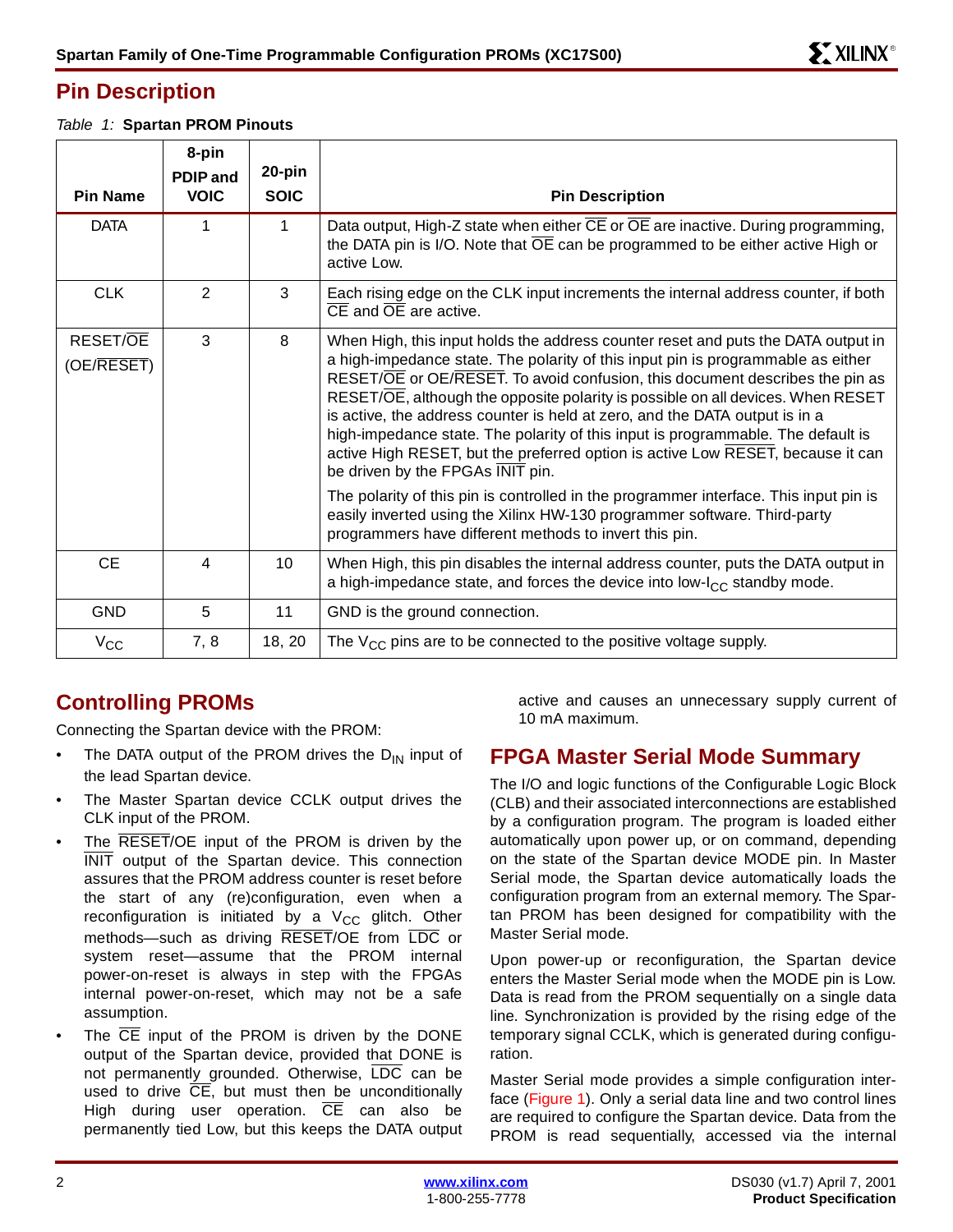address and bit counters which are incremented on every valid rising edge of CCLK.

If the user-programmable, dual-function  $D_{IN}$  pin on the Spartan device is used only for configuration, it must still be held at a defined level during normal operation. The Spartan family takes care of this automatically with an on-chip default pull-up resistor.

#### **Programming the FPGA With Counters Unchanged Upon Completion**

When multiple-configurations for a single Spartan device are stored in a PROM, the OE pin should be tied Low. Upon power-up, the internal address counters are reset and configuration begins with the first program stored in memory. Since the  $\overline{OE}$  pin is held Low, the address counters are left unchanged after configuration is complete. Therefore, to reprogram the FPGA with another program, the DONE line

is pulled Low and configuration begins at the last value of the address counters.

This method fails if a user applies RESET during the Spartan device configuration process. The Spartan device aborts the configuration and then restarts a new configuration, as intended, but the PROM does not reset its address counter, since it never saw a High level on its  $\overline{OE}$  input. The new configuration, therefore, reads the remaining data in the PROM and interprets it as preamble, length count etc. Since the Spartan device is the Master, it issues the necessary number of CCLK pulses, up to 16 million  $(2^{24})$  and DONE goes High. However, the Spartan device configuration will be completely wrong, with potential contentions inside the Spartan device and on its output pins. This method must, therefore, never be used when there is any chance of external reset during configuration.



Figure 1: **Master Serial Mode.** The one-time-programmable Spartan PROM supports automatic loading of configuration programs. An early DONE inhibits the PROM data output one CCLK cycle before the Spartan FPGA I/Os become active.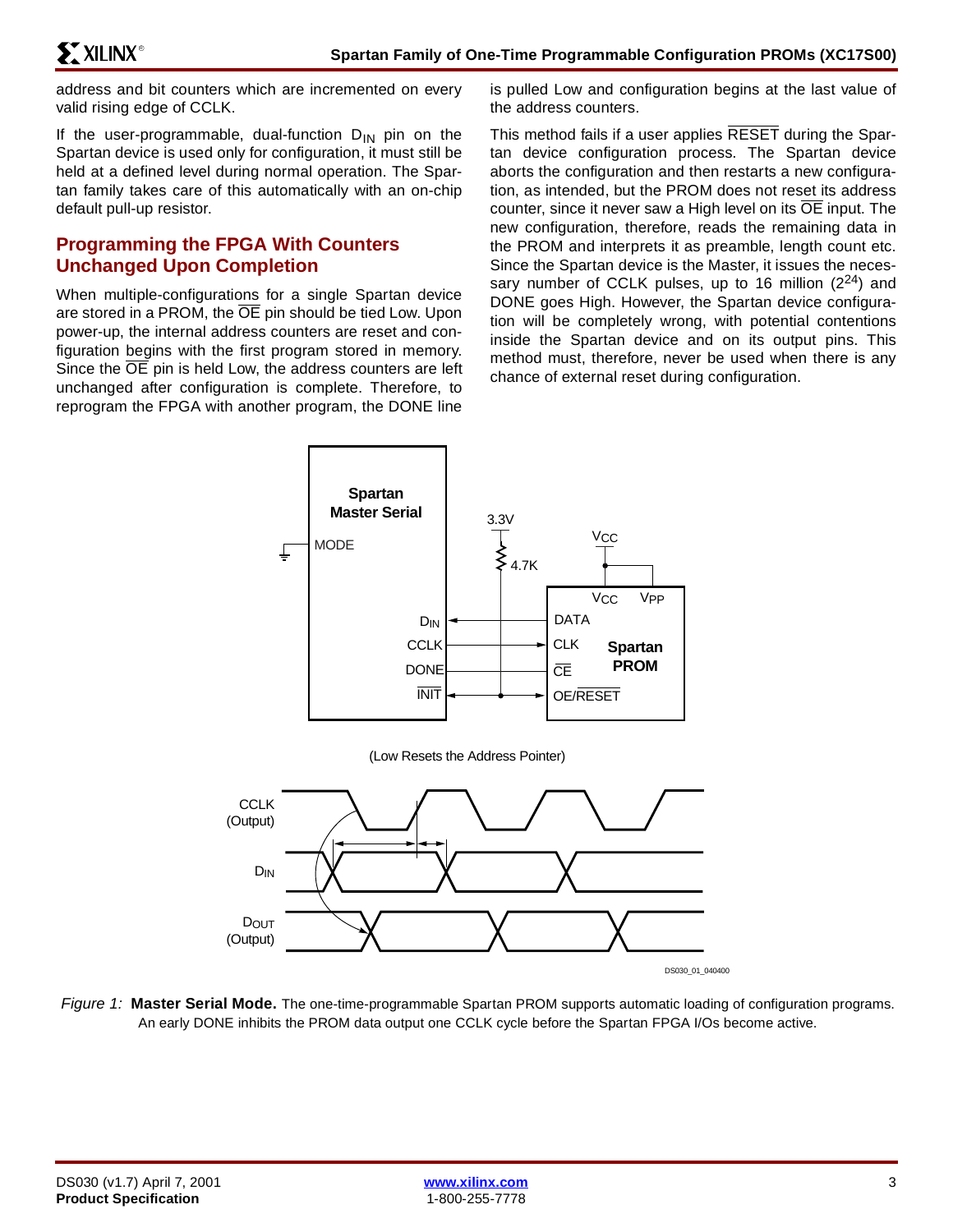#### **Standby Mode**

The PROM enters a low-power standby mode whenever  $\overline{\text{CE}}$ is asserted High. The output remains in a high-impedance state regardless of the state of the OE input.

#### **Programming the Spartan Family PROMs**

The devices can be programmed on programmers supplied by Xilinx or qualified third-party vendors. The user must ensure that the appropriate programming algorithm and the latest version of the programmer software are used. The wrong choice can permanently damage the device.



Figure 2: **Simplified Block Diagram (does not show programming circuit)**

**Important:** Always tie the two V<sub>CC</sub> pins together in your application.

| Table 2: Truth Table for XC17S00 Control Inputs |
|-------------------------------------------------|
|-------------------------------------------------|

| <b>Control Inputs</b> |      |                                                                  | <b>Outputs</b>   |                   |
|-----------------------|------|------------------------------------------------------------------|------------------|-------------------|
| RESET <sup>(1)</sup>  | CЕ   | Internal Address <sup>(2)</sup>                                  | <b>DATA</b>      | <b>ICC</b>        |
| Inactive              | Low  | If address $\leq$ TC: increment<br>If address > TC: don't change | Active<br>High-Z | Active<br>Reduced |
| Active                | Low  | Held reset                                                       | High-Z           | Active            |
| Inactive              | High | Not changing                                                     | High-Z           | Standby           |
| Active                | High | Held reset                                                       | High-Z           | Standby           |

**Notes:** 

1. The XC17S00 RESET input has programmable polarity

2.  $TC = Terminal Count = highest address value. TC + 1 = address 0.$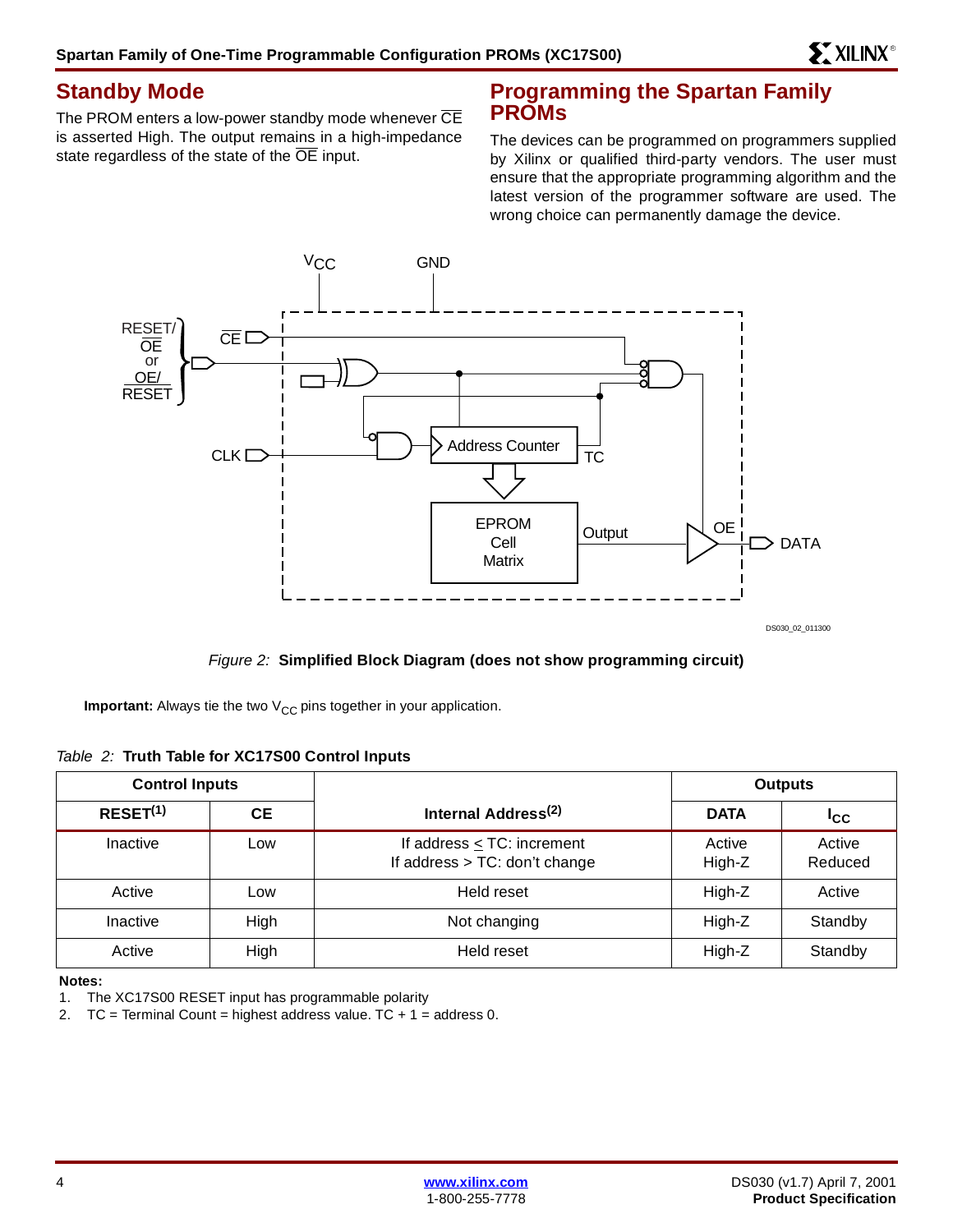## **XC17S05, XC17S10, XC17S20, XC17S30, XC17S40**

## **Absolute Maximum Ratings(1)**

| Symbol                      | <b>Description</b>                             | Value                          | <b>Units</b> |
|-----------------------------|------------------------------------------------|--------------------------------|--------------|
| $V_{\rm CC}$                | Supply voltage relative to GND                 | $-0.5$ to $+7.0$               | ν            |
| V <sub>IN</sub>             | Input voltage relative to GND                  | $-0.5$ to $V_{\text{CC}}$ +0.5 |              |
| $\rm v_{TS}$                | Voltage applied to High-Z output               | $-0.5$ to V <sub>CC</sub> +0.5 |              |
| $\mathsf{r}_{\texttt{STG}}$ | Storage temperature (ambient)                  | $-65$ to $+150$                | $^{\circ}C$  |
| $\mathsf{r}_{\mathsf{SOL}}$ | Maximum soldering temperature (10s @ 1/16 in.) | +260                           | $^{\circ}C$  |

**Notes:** 

1. Stresses beyond those listed under Absolute Maximum Ratings may cause permanent damage to the device. These are stress ratings only, and functional operation of the device at these or any other conditions beyond those listed under Operating Conditions is not implied. Exposure to Absolute Maximum Ratings conditions for extended periods of time may affect device reliability.

## **Operating Conditions(1)**

| <b>Symbol</b> | <b>Description</b> | <b>Conditions</b>                                                                    | Min  | Max  | <b>Units</b> |
|---------------|--------------------|--------------------------------------------------------------------------------------|------|------|--------------|
| $V_{\rm CC}$  | Commercial         | Supply voltage relative to GND ( $T_A = 0^\circ \text{C}$ to +70 $^\circ \text{C}$ ) | 4.75 | 5.25 |              |
|               | Industrial         | Supply voltage relative to GND ( $T_A = -40^{\circ}$ C to +85°C)                     | 4.50 | 5.50 |              |

**Notes:** 

1. During normal read operation both  $V_{CC}$  pins must be connected together.

#### **DC Characteristics Over Operating Condition**

| Symbol           | <b>Description</b>                                                    |            |             | Max  | <b>Units</b> |
|------------------|-----------------------------------------------------------------------|------------|-------------|------|--------------|
| $V_{\text{IH}}$  | High-level input voltage                                              |            |             |      | V            |
| $V_{IL}$         | Low-level input voltage                                               |            | $\mathbf 0$ | 0.8  | V            |
| $V_{OH}$         | High-level output voltage $(l_{OH} = -4$ mA)                          | Commercial | 3.86        |      | V            |
| $V_{OL}$         | Low-level output voltage $(l_{OL} = +4$ mA)                           |            |             |      |              |
| $V_{OH}$         | High-level output voltage $(l_{OH} = -4$ mA)                          | Industrial |             |      | $\vee$       |
| $V_{OL}$         | Low-level output voltage $(IO1 = +4 mA)$                              |            |             | 0.37 | $\vee$       |
| $I_{\text{CCA}}$ | Supply current, active mode (at maximum frequency)                    |            |             | 10   | mA           |
| $I_{\text{CCS}}$ | XC17S05, XC17S10,<br>Supply current, standby mode<br>XC17S20, XC17S30 |            |             | 50   | μA           |
|                  | <b>XC17S40</b>                                                        |            |             | 100  | μA           |
| $I_{L}$          | Input or output leakage current                                       |            |             | 10   | μA           |
| $C_{IN}$         | Input Capacitance ( $V_{IN}$ = GND, $f = 1.0$ MHz)                    |            |             | 10   | pF           |
| $C_{OUT}$        | Output Capacitance ( $V_{IN}$ = GND, f = 1.0 MHz)                     |            |             | 10   | pF           |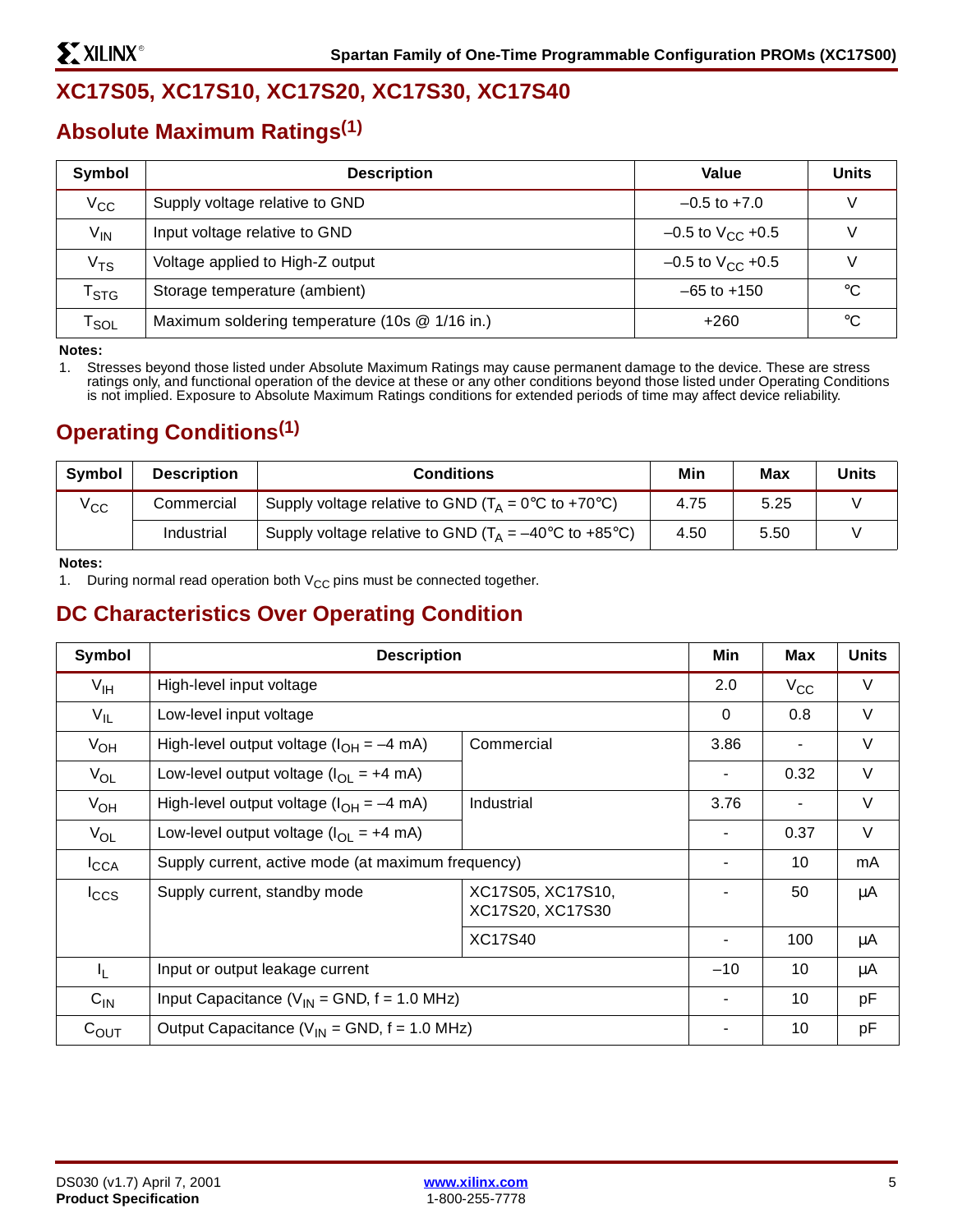### **XC17S05XL, XC17S10XL, XC17S20XL, XC17S30XL, XC17S40XL, XC17S50XL, XC17S100XL, XC17S150XL**

## **Absolute Maximum Ratings(1)**

| Symbol                      | <b>Description</b>                             | Value                          | <b>Units</b> |
|-----------------------------|------------------------------------------------|--------------------------------|--------------|
| $\rm V_{CC}$                | Supply voltage relative to GND                 | $-0.5$ to $+4.0$               |              |
| $V_{IN}$                    | Input voltage with respect to GND              | $-0.5$ to $V_{\text{CC}}$ +0.5 |              |
| $\rm v_{TS}$                | Voltage applied to High-Z output               | $-0.5$ to V <sub>CC</sub> +0.5 |              |
| $\mathsf{T}_{\textsf{STG}}$ | Storage temperature (ambient)                  | $-65$ to $+150$                | °C           |
| $\mathsf{r}_{\mathsf{SOL}}$ | Maximum soldering temperature (10s @ 1/16 in.) | +260                           | $^{\circ}$ C |

**Notes:** 

1. Stresses beyond those listed under Absolute Maximum Ratings may cause permanent damage to the device. These are stress ratings only, and functional operation of the device at these or any other conditions beyond those listed under Operating Conditions is not implied. Exposure to Absolute Maximum Ratings conditions for extended periods of time may affect device reliability.

## **Operating Conditions(1)**

| <b>Symbol</b> | <b>Description</b> |                                                                                      | Min | <b>Max</b> | <b>Units</b> |
|---------------|--------------------|--------------------------------------------------------------------------------------|-----|------------|--------------|
| $V_{\rm CC}$  | Commercial         | Supply voltage relative to GND ( $T_A = 0^\circ \text{C}$ to +70 $^\circ \text{C}$ ) | 3.0 | 3.6        |              |
|               | Industrial         | Supply voltage relative to GND ( $T_A = -40^{\circ}$ C to +85 $^{\circ}$ C)          | 3.0 | 3.6        |              |

**Notes:** 

1. During normal read operation both  $V_{CC}$  pins must be connected together.

## **DC Characteristics Over Operating Condition**

| Symbol           | <b>Description</b>                                 | Min            | Max          | <b>Units</b> |
|------------------|----------------------------------------------------|----------------|--------------|--------------|
| $V_{\text{IH}}$  | High-level input voltage                           | 2.0            | $V_{\rm CC}$ | V            |
| $V_{IL}$         | Low-level input voltage                            | $\Omega$       | 0.8          | V            |
| $V_{OH}$         | High-level output voltage $(l_{OH} = -3$ mA)       | 2.4            |              | V            |
| $V_{OL}$         | Low-level output voltage $(IO1 = +3 mA)$           | $\blacksquare$ | 0.4          | V            |
| $I_{\text{CCA}}$ | Supply current, active mode (at maximum frequency) |                | 5            | mA           |
| $I_{\text{CCS}}$ | Supply current, standby mode                       |                | 50           | μA           |
| IL.              | Input or output leakage current                    | $-10$          | 10           | μA           |
| $C_{IN}$         | Input Capacitance ( $V_{IN}$ = GND, $f = 1.0$ MHz) | $\blacksquare$ | 10           | pF           |
| $C_{\text{OUT}}$ | Output Capacitance ( $V_{IN}$ = GND, f = 1.0 MHz)  |                | 10           | pF           |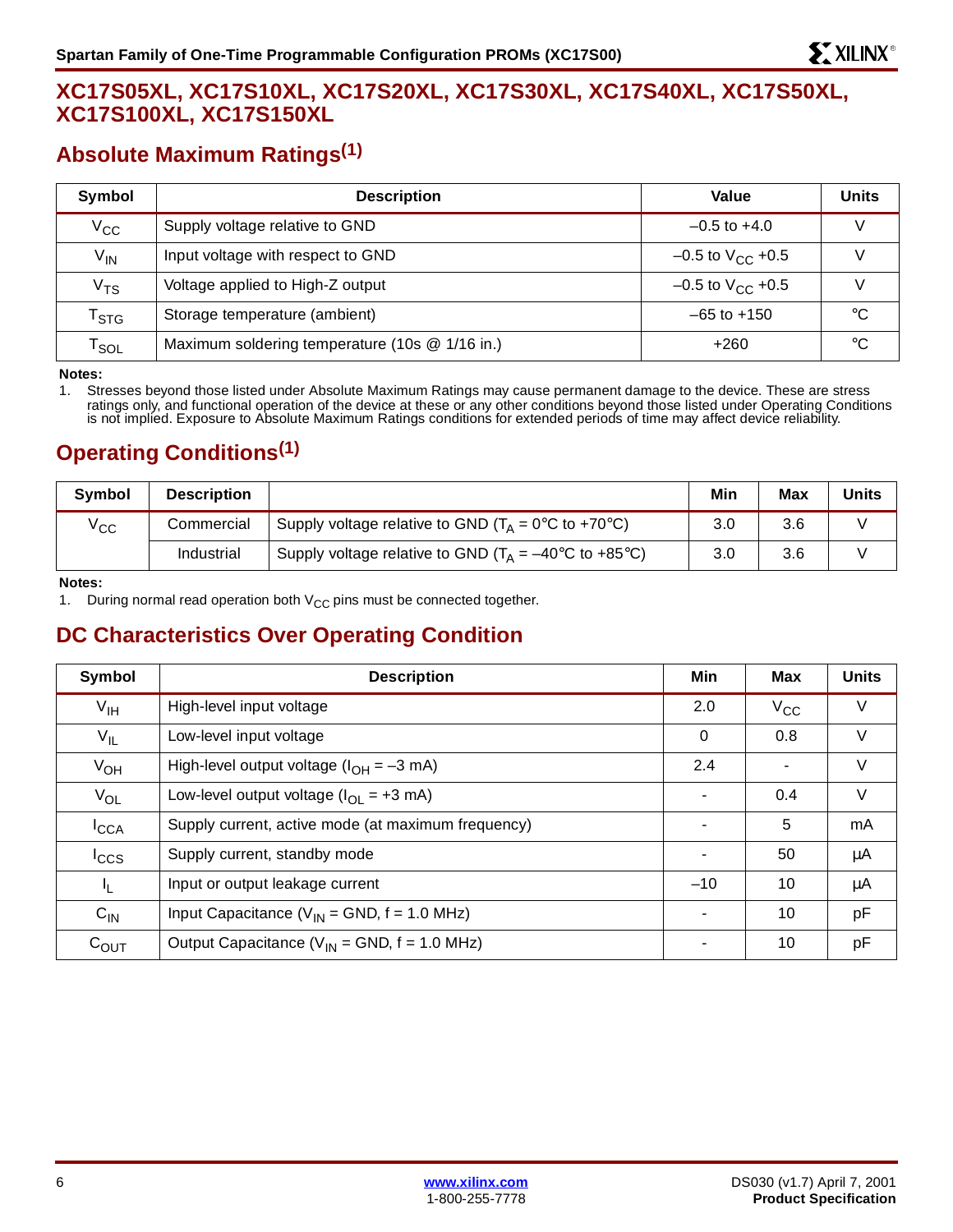# **AC Characteristics Over Operating Condition(1)**



| Symbol           | <b>Description</b>                                               | Min      | Max | <b>Units</b> |
|------------------|------------------------------------------------------------------|----------|-----|--------------|
| $T_{OE}$         | RESET/OE to Data Delay                                           |          | 45  | ns           |
| $T_{CE}$         | CE to Data Delay                                                 |          | 60  | ns           |
| $T_{CAC}$        | CLK to Data Delay                                                |          | 80  | ns           |
| $T_{OH}$         | Data Hold From CE, RESET/OE, or CLK <sup>(2)</sup>               | 0        |     | ns           |
| $T_{DF}$         | $\overline{CE}$ or RESET/OE to Data Float Delay <sup>(2,3)</sup> |          | 50  | ns           |
| $T_{\rm CYC}$    | <b>Clock Periods</b>                                             | 100      |     | ns           |
| $T_{LC}$         | CLK Low Time <sup>(2)</sup>                                      |          |     | ns           |
| $T_{HC}$         | CLK High Time <sup>(2)</sup>                                     | 50       |     | ns           |
| $T_{\text{SCE}}$ | CE Setup Time to CLK (to guarantee proper counting)              | 25       |     | ns           |
| $T_{\sf HCE}$    | CE Hold Time to CLK (to guarantee proper counting)               | $\Omega$ | ۰   | ns           |
| $T_{\sf HOE}$    | RESET/OE Hold Time (guarantees counters are reset)               | 25       |     | ns           |

#### **Notes:**

1. AC test load =  $50$  pF

2. Guaranteed by design, not tested.

3. Float delays are measured with 5 pF AC loads. Transition is measured at ±200 mV from steady state active levels.

4. All AC parameters are measured with  $V_{IL} = 0.0V$  and  $V_{IH} = 3.0V$ .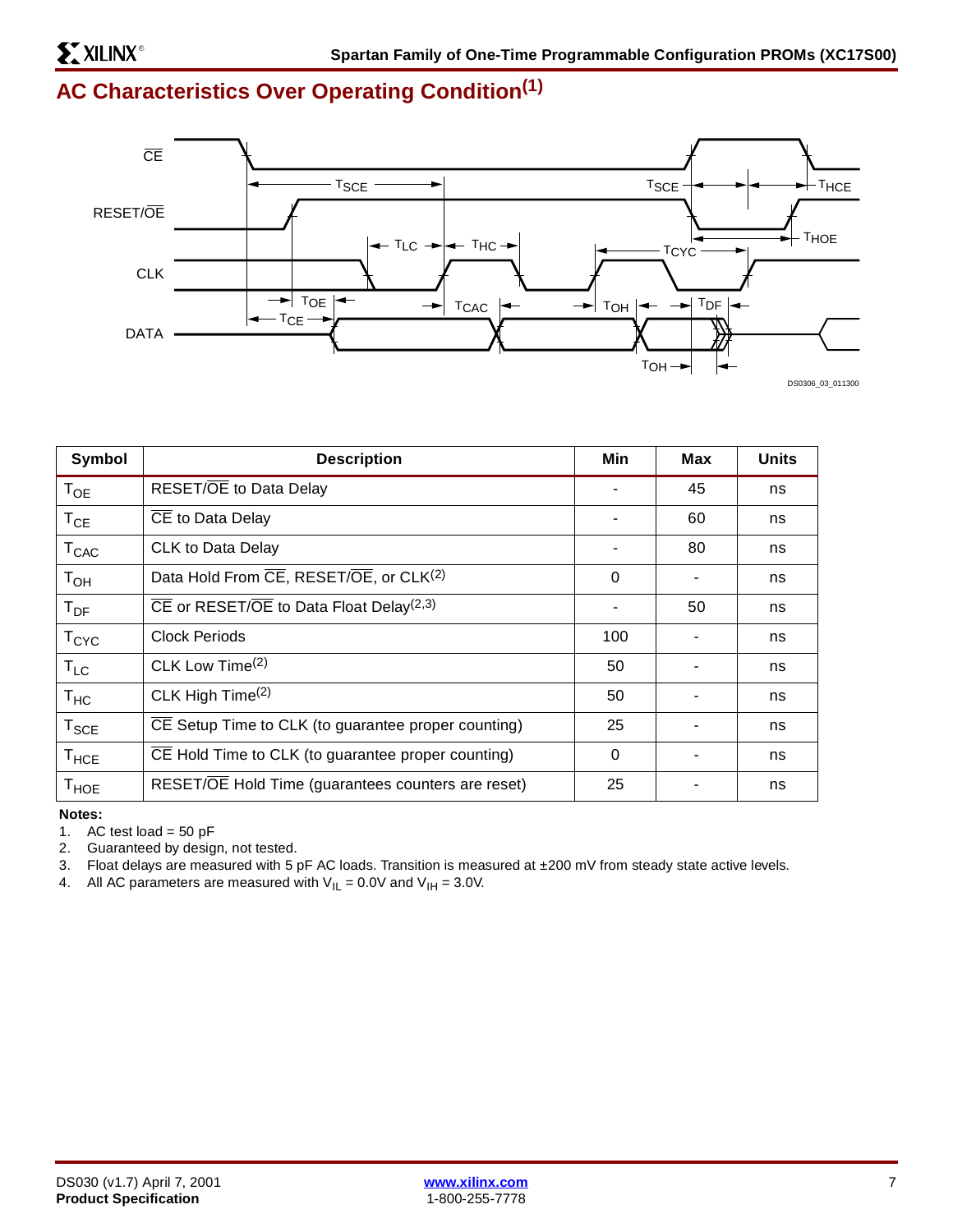#### **Ordering Information**



## **Spartan 5V Valid Ordering Combinations (XC17S00)**

| XC17S05PD8C | XC17S10PD8C | XC17S20PD8C | XC17S30PD8C | XC17S40PD8C  |
|-------------|-------------|-------------|-------------|--------------|
| XC17S05VO8C | XC17S10VO8C | XC17S20VO8C | XC17S30VO8C | XC17S40SO20C |
| XC17S05PD8L | XC17S10PD8L | XC17S20PD8L | XC17S30PD8L | XC17S40PD8L  |
| XC17S05VO8L | XC17S10VO8L | XC17S20VO8L | XC17S30VO8L | XC17S40SO20L |

## **Spartan 3.3V Valid Ordering Combinations (XC17S00XL)**

| XC17S05XLPD8C | XC17S100XLPD8C  | XC17S20XLPD8C | XC17S40XLPD8C  |
|---------------|-----------------|---------------|----------------|
| XC17S05XLVO8C | XC17S100XLSO20C | XC17S20XLVO8C | XC17S40XLSO20C |
| XC17S05XLPD8I | XC17S100XLPD8I  | XC17S20XLPD8I | XC17S40XLPD8I  |
| XC17S05XLVO8I | XC17S100XLSO20I | XC17S20XLVO8I | XC17S40XLSO20I |
| XC17S10XLPD8C | XC17S150XLPD8C  | XC17S30XLPD8C | XC17S50XLPD8C  |
| XC17S10XLVO8C | XC17S150XLSO20C | XC17S30XLVO8C | XC17S50XLSO20C |
| XC17S10XLPD8I | XC17S150XLPD8I  | XC17S30XLPD8I | XC17S50XLPD8I  |
| XC17S10XLVO8I | XC17S150XLSO20I | XC17S30XLVO8I | XC17S50XLSO20I |

#### **Marking Information**

Due to the small size of the PROM package, the complete ordering part number cannot be marked on the package. The XC